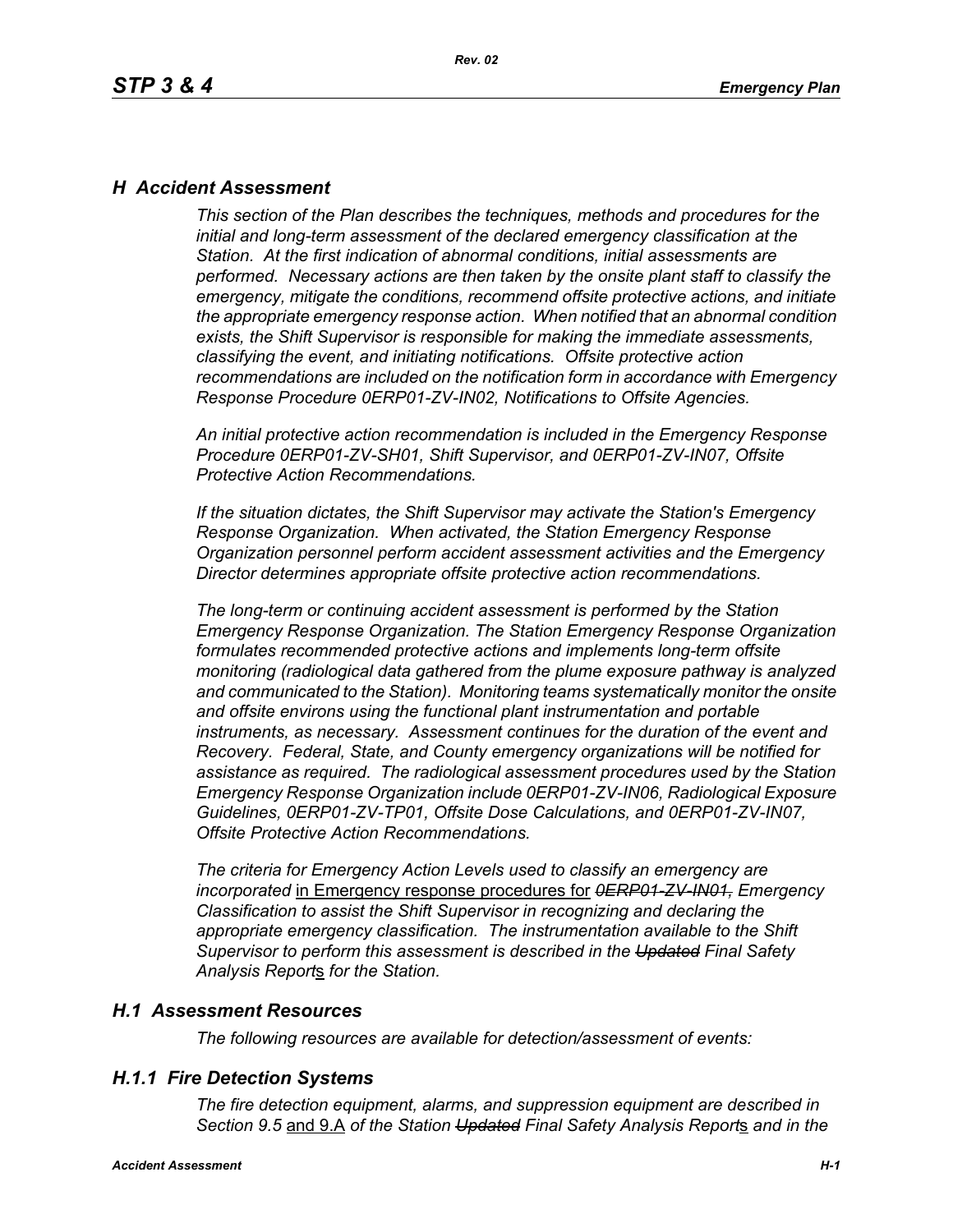*Rev. 02*

*Station Fire Hazard Analysis Report. In general, standpipe and hose systems, together with portable extinguishers, are provided in all buildings throughout the Station, except the demineralizer building for Units 1 and 2. Additionally, the following systems are provided in selected areas to enhance the total fire protection and detection program:*

- *Automatic* wet pipe *sprinklers* system
- Manual pre-action dry pipe system
- *Manual pre-action sprinklers*
- *Water spray deluge* system
- *Foam-water sprinklers*
- *Hydrants*
- *Halon system*
- Carbon Dioxide system

### *H.1.2 Seismic Monitoring*

*The seismic monitoring system is described in Section 3.7 of the Station Updated Final Safety Analysis Reports. The seismic instrumentation is a digital triaxial seismograph* time history accelererometer *unit with programmable alarm, trigger, memory, recording and data retrieval capabilities and personal computer interface. The instrument is capable of providing time history acceleration data. The appropriate trigger condition will be selected to start data capture into solid-state memory or removable memory cards for later analysis. Settings for the instrument's pre-event memory and length of time that data is recorded will be selected so that the significant ground motion associated with the earthquake is recorded. The recorded information can be analyzed and displayed using a personal computer and software supplied with the machine. This software will display the measured response spectrum to be compared with the Operating Basis Earthquake (OBE) and Safe Shutdown Earthquake (SSE) response spectrum. The seismic instrument*ation locations are identified in the Station's Final Safety Analysis Reports*. is located at the -37 foot level in the Unit 1 containment building tendon access gallery. This location has an existing calculated structural response spectrum.*

## *H.1.3 Plant Process Instrumentation*

*The plant process instrumentation consists of various pressure, temperature, and level indicators of the Reactor Protection System and the Engineered Safety Feature System.*

*Instruments which provide information to the Plant Operations Staff for monitoring conditions in the reactor, reactor coolant system, and containment, and specific instrumentation designations and ranges are listed in the Station Unit Technical*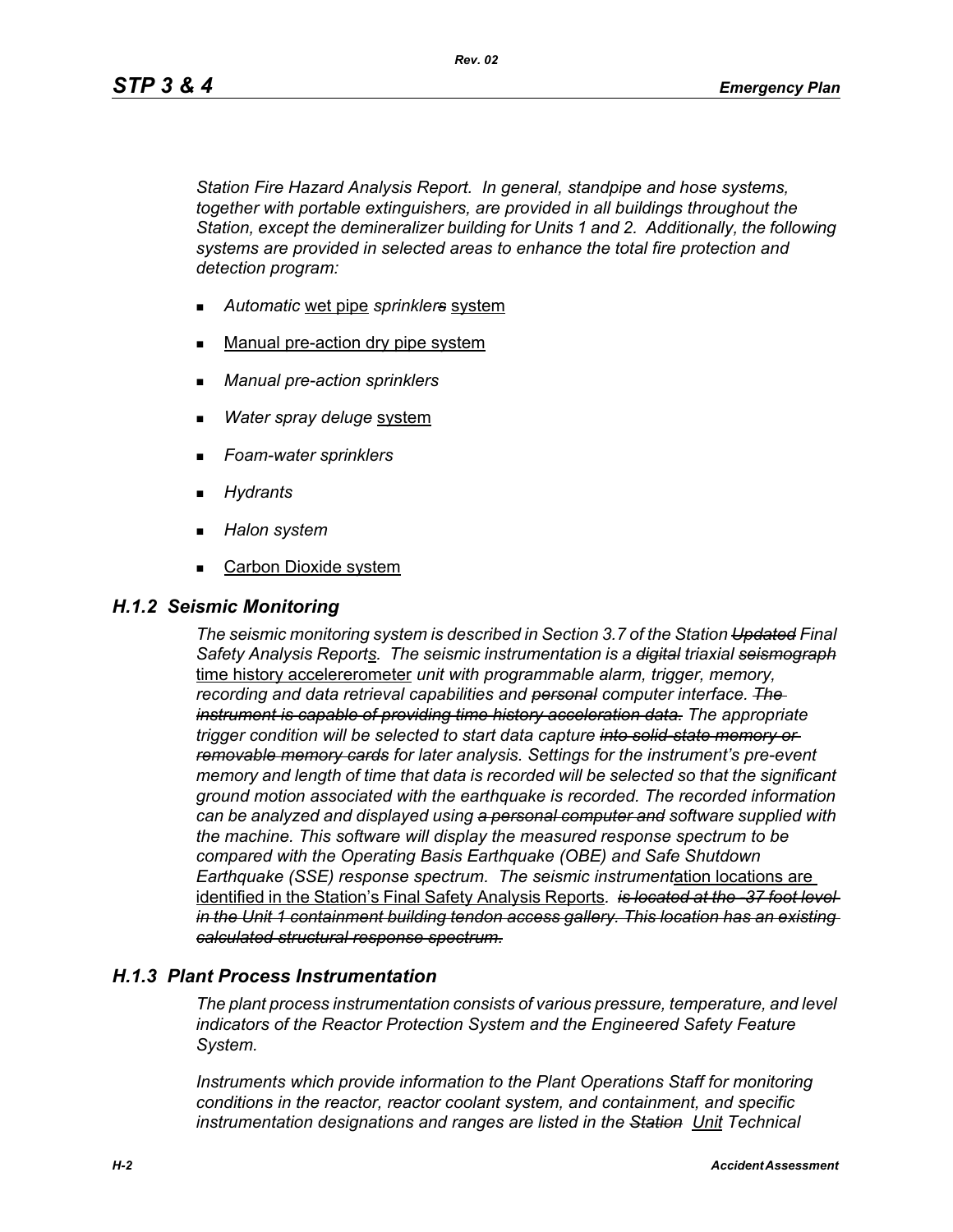*Specifications. These instruments provide information necessary for the rapid assessment of emergency conditions within the Station.*

- *Containment pressure;*
- *Emergency Core Cooling System activation;*
- *Pressurizer pressure;*
- *Steam generator pressure and levels; and,*
- *Reactor coolant temperature.*

*Additionally, the instrumentation provides data in the Control Room, Technical Support Center and the Emergency Operations Facility via the Emergency Response Facilities Data Acquisition and Display System* or Plant Information and Control System*.*

## *H.1.4 Liquid Radiation Monitor*

*A liquid radiation monitor is provided for gross failed fuel detection. The monitor obtains a continuous sample from the reactor coolant system and activates an alarm on the Radiation Monitoring System if a predetermined activity level is reached. The monitor is described in Section 11.0 of the Station Updated Final Safety Analysis Report*s*.*

## *H.1.5 Radiation Monitoring System*

*The Station has a system for monitoring radioactivity throughout the Station. This system is called the Radiation Monitoring System and consists of area and process/effluent radiological monitoring instrumentation. More information on the Radiation Monitoring System can be found in Section J of this Plan and is described in detail in Section 12.3 of the Station Updated Final Safety Analysis Report*s*.*

### *H.1.6 Meteorological System*

*The Station has two permanent meteorological towers near site for the analysis of current Station area meteorological data. The primary tower is a 60-meter (196.9 feet) tower, instrumentation, and computerized data output. The primary tower instrumentation includes sensors to measure wind direction, wind speed, air temperature, dew point, solar radiation, precipitation, and calculated differential temperatures between elevations. Data from the primary tower is relayed to the Station. This data is displayed by the Integrated Computer System (ICS/ERFDADS/*PICS*) and the Control Room meteorological instruments Table H-1 provides details on instrumentation and elevations of primary meteorological instrumentation.*

*The backup system consists of a 10-meter (32.8 feet) tower with similar but fewer instruments to measure air temperature, wind speed, and wind direction.*

Data from either tower can be fed by independent digital processors to the Control *Rooms, Technical Support Centers, Emergency Operations Facility, the Nuclear*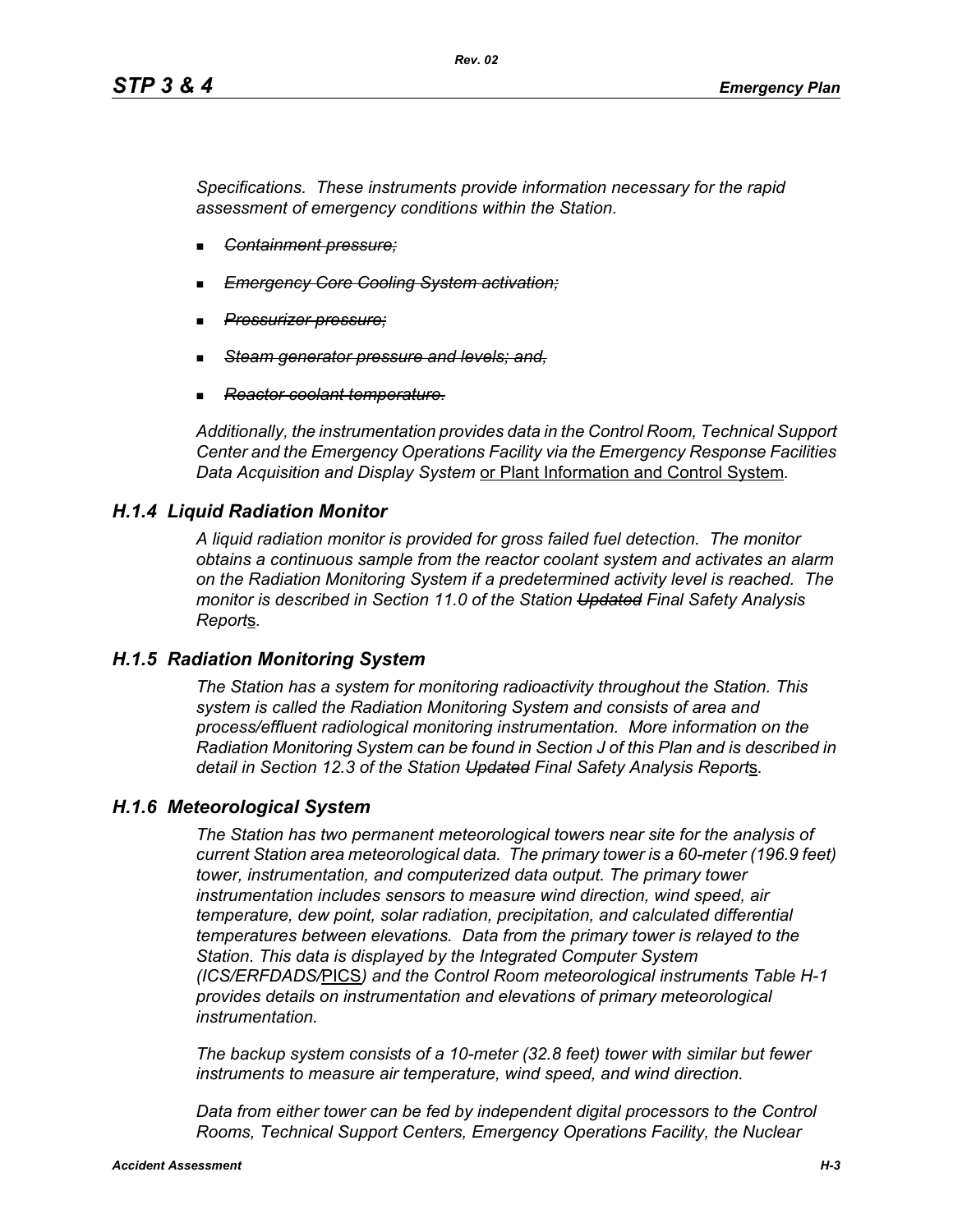*Regulatory Commission and State and County offices through direct dial modem communications.* 

*Weather forecasts are available from the National Weather Service by telephone. The Station has the option of using contracted commercial weather service or the National Weather Service.*

### *H.1.7 Plant Liquid Systems*

*Analyses of plant liquid systems may be performed to help ascertain the nature of problems detected by other instrumentation (prior to an emergency). The samples will be collected and analyzed in accordance with Station Chemistry and Radiochemistry procedures.*

### *H.1.8 Gaseous Effluent Radiation Monitoring System*

*The Gaseous Effluent Radiation Monitoring System is based on the Radiation Monitoring System multiple channel analysis. Each channel consists of a sampling mechanism, one, two, or three chambers for particulate, iodine, and/or noble gas collection and detection, associated with auxiliary equipment and a local microprocessor. The system is capable of monitoring particulate activity and iodine and noble gas concentrations, in accident and normal ranges. Location of detectors for the process/effluent Radiation Monitoring System is provided in table form in Section 11.0* 11.5 *of the Station Updated Final Safety Analysis Reports.* 

### *H.2 Objectives of Onsite and Offsite Monitoring*

*The primary objective of the Onsite and Offsite Emergency Response Teams is to rapidly survey areas in order to determine the extent and distribution of radioactive material following an incident. The initial onsite and offsite surveys are important in the decision process since the extent and type(s) of protective actions will be based upon data reported by the survey teams.*

*Data provided to the Radiological Director from the field monitoring teams shall be compared to information supplied to the dose projection and assessment area by any Department of State Health Services teams that may be dispatched into the area. Data collected before Texas Department of Health teams are in the field shall be provided to the Department of State Health Services by the Radiological Director as soon as possible.*

*The task of each Offsite Field Team is to collect air samples and survey data so as to transmit information and results to the appropriate response center (i.e., the Control Room, Technical Support Center, and Emergency Operations Facility). 0ERP01-ZV-TP02, Offsite Field Teams provide process and procedural requirements for Offsite Field Teams. Information obtained by the Offsite Field Team is transmitted to the Offsite Field Team Supervisor as appropriate to the phase of the response, via radio contact. After the initial urgency of the post-accident situation has relaxed, subsequent surveys will be performed to obtain more information that is accurate.*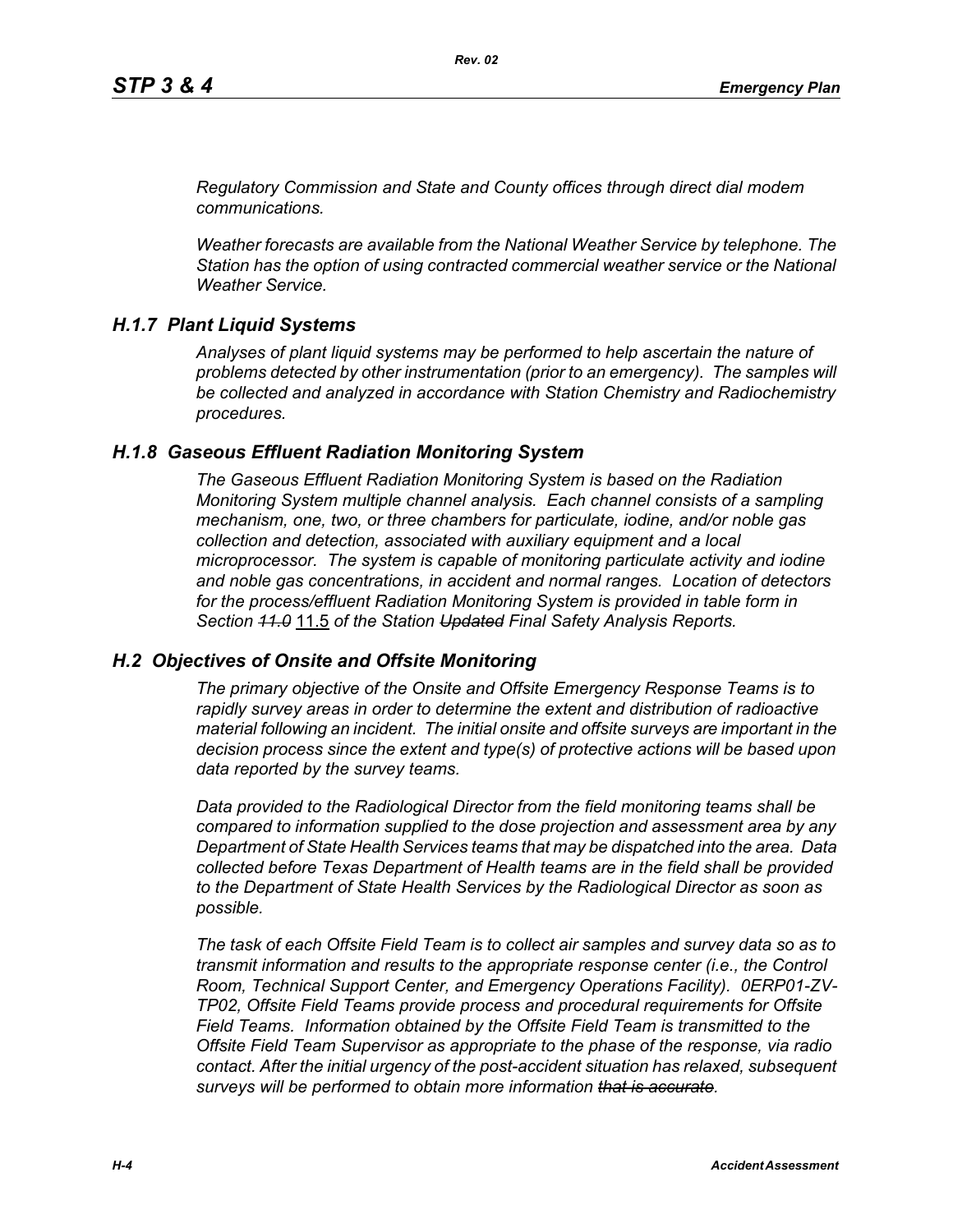*The systems and equipment described in this section and the personnel resources described in Section B and C of this Plan allow for continuous monitoring and assessment of abnormal radiological conditions.*

*Within minutes of the declaration of an emergency, monitoring of the plant systems is established to assess potential releases or the extent of an actual release and to provide guidance for appropriate protective measures. This includes the capability to deploy an Offsite Field Team. Offsite Field Teams may be deployed after declaration of an Alert or higher emergency classification with an effluent monitor indication of a higher than normal release of radioactive materials or an unmonitored release. Field monitoring data and samples shall be collected and analyzed per normal Station Radiation Protection procedures and Radiological Environmental Monitoring procedures. Data from Federal, State, and County organizations are coordinated with the Station through their representatives at the Station Emergency Operations Facility with the Radiological Director.*

*The principal early concerns are thyroid dose commitment, due to inhalation of radioactive iodines, and exposure from immersion in a cloud of radioactive noble gases. Criteria for taking protective actions such as evacuation are expressed in terms of these two variables. Following this, efforts will normally be directed toward the evaluation of possible long-term exposures from ground deposition and various food chain pathways. Monitoring will continue throughout the duration of the emergency classification to allow for offsite protective action recommendation escalation, recovery or termination (with concurrence of County, State, and NRC organizations) as dictated by environmental sampling results.*

*Offsite Field Teams may be deployed to take dose rate readings and iodine concentrations in accordance with 0ERP01-ZV-TP02, Offsite Field Team. The Radiological Director will provide direct input to the Emergency Director concerning the need to make protective action recommendations to offsite agencies.* 

*Environmental radiological impact analysis is available using computerized dose assessment models or equivalent. This is more adequately detailed in Emergency Response Procedure 0ERP01-ZV-TP01, Offsite Dose Calculations.*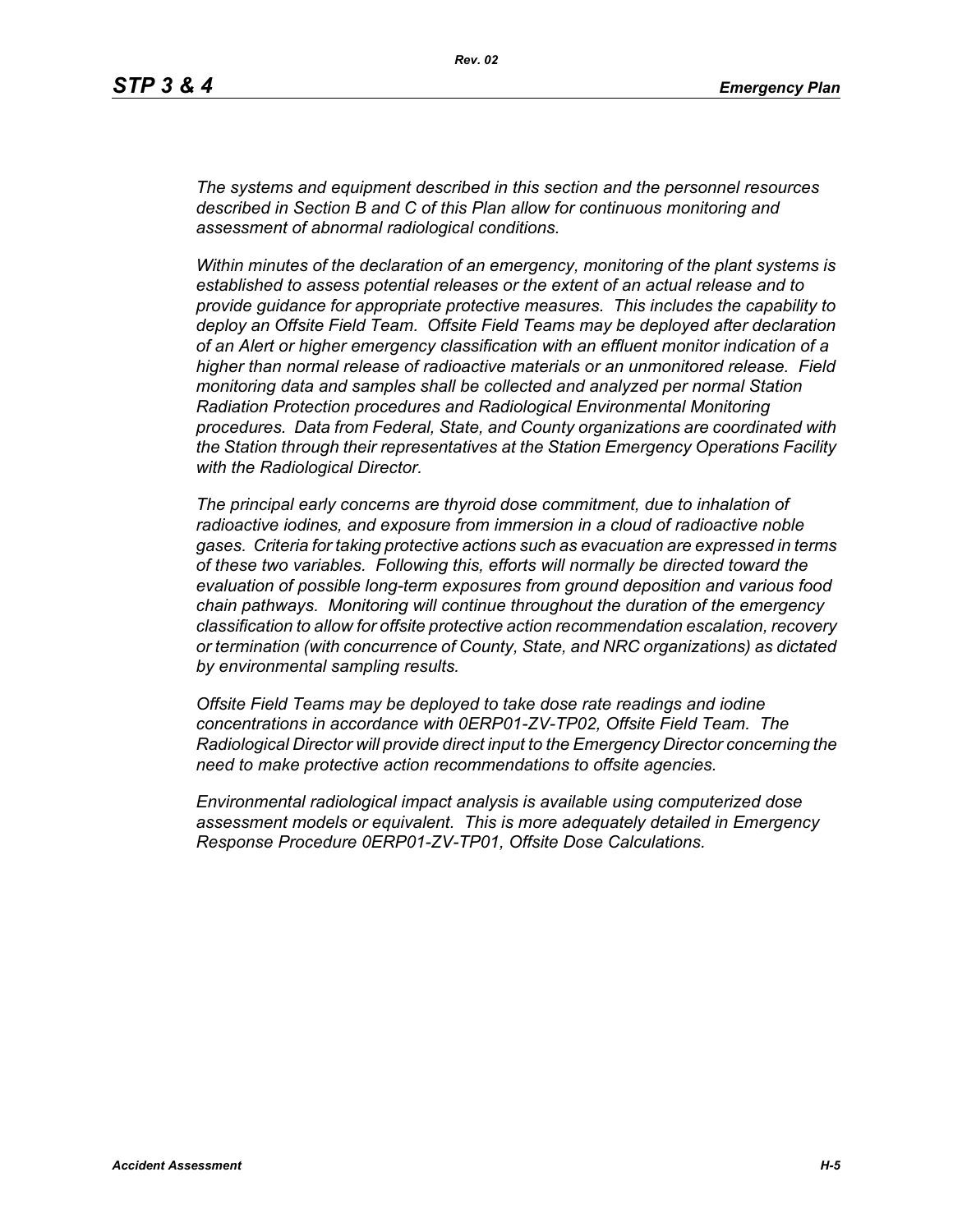# *Table H-1 Assessment Instrumentation Page 1 of 4*

*Typical Onsite Assessment Equipment and Facilities*

|    | <u>INSTRUMENT SYSTEM</u>         | <b>DESCRIPTION &amp; LOCATION</b>                                                                                                                                                        | <b>FUNCTIONAL APPLICABILITY</b>                                                                             |
|----|----------------------------------|------------------------------------------------------------------------------------------------------------------------------------------------------------------------------------------|-------------------------------------------------------------------------------------------------------------|
| 1. | <b>Meteorological Monitors</b>   |                                                                                                                                                                                          |                                                                                                             |
|    | <b>Meteorological Wind Speed</b> | Wind speed indicators located<br>on primary (60m) and backup<br>(10m) towers on northeastern<br>portion of the site                                                                      | Measures wind speed at 10m<br>and 60m above ground level                                                    |
|    | <b>Wind Direction</b>            | Wind direction indicators located<br>on primary (60m) and backup<br>(10m) towers on northeastern<br>portion of the site                                                                  | Measures wind direction at 10m<br>and 60m above ground level                                                |
|    | Temperature Differential         | Temperature sensors located on<br>primary (60m) tower on and<br>backup (10m) towers on<br>northeastern portion of the site                                                               | Measures temperature at 10m<br>and 60m above ground level for<br>computation of differential<br>temperature |
|    | Precipitation                    | Heated gage near ground level<br>at the primary tower                                                                                                                                    | Provides measurement of<br>precipitation levels                                                             |
|    | Dewpoint                         | Sensed via a dewpoint probe<br>dewpoint membrane (vapor<br>window), dewpoint cell and a<br>temperature probe sensor<br>located at 3 meters on the<br><b>Primary Meteorological Tower</b> | Provides atmospheric dewpoint<br>measurement for the site<br>environs                                       |
|    | Computer                         | Data acquisition computers at<br>primary and back up towers tied<br>to ICS/ERFDADS/PICS                                                                                                  | Provides data link for<br>meteorological information                                                        |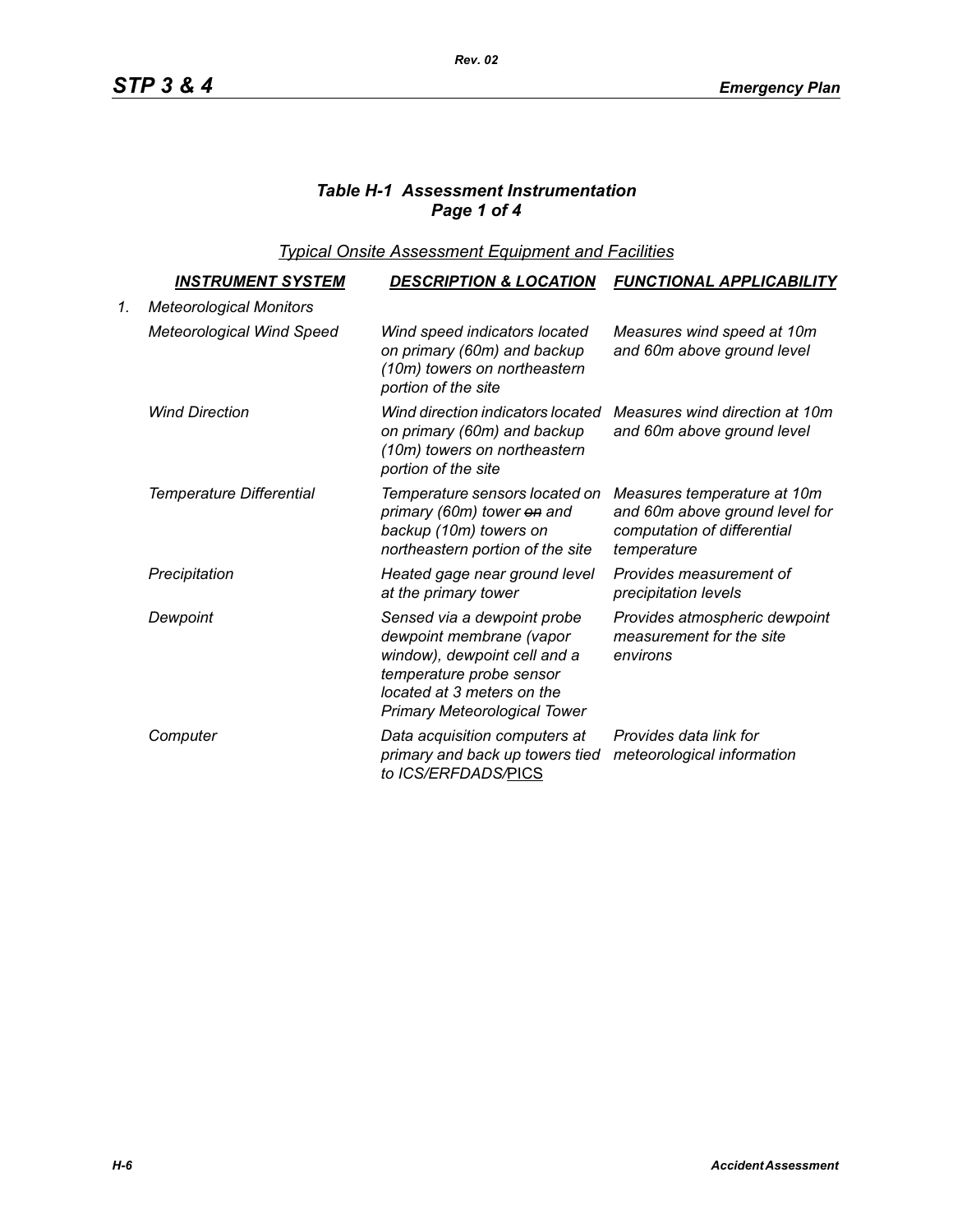# *Table H-1 Assessment Instrumentation Page 2 of 4*

*Typical Onsite Assessment Equipment and Facilities*

|                | <b>INSTRUMENT SYSTEM</b>                        | <b>DESCRIPTION &amp; LOCATION</b>                                                                                                                                                                                                                                                                                                                 | <b>FUNCTIONAL APPLICABILITY</b>                                                |
|----------------|-------------------------------------------------|---------------------------------------------------------------------------------------------------------------------------------------------------------------------------------------------------------------------------------------------------------------------------------------------------------------------------------------------------|--------------------------------------------------------------------------------|
| 2 <sub>1</sub> | Seismic Monitor                                 | A <del>digital</del> triaxial accelerometer<br>seismograph unit with<br>programmable alarm, trigger,<br>memory, recording and data<br>retrieval capabilities and<br>personal computer interface<br><u>The seismic instrument is </u><br><del>located at the -37 foot level in I</del><br>the Unit 1 containment building<br>tendon access gallery | Record ground and peak<br>orthogonal accelerations with<br>respect to time     |
| 3.             | <b>Radiation Monitoring System</b>              |                                                                                                                                                                                                                                                                                                                                                   |                                                                                |
|                | A. Area Radiation Monitoring System             |                                                                                                                                                                                                                                                                                                                                                   |                                                                                |
|                | B. Process/Effluent Radiation Monitoring System |                                                                                                                                                                                                                                                                                                                                                   |                                                                                |
| 4.             | <b>Fire Protection System</b>                   |                                                                                                                                                                                                                                                                                                                                                   |                                                                                |
|                | A. Spot Thermal Detector                        |                                                                                                                                                                                                                                                                                                                                                   | Detect fixed temperature or rate<br>of temperature rise; activates an<br>alarm |
|                | <b>B.Ionization Detector</b>                    |                                                                                                                                                                                                                                                                                                                                                   | Detect nonvisible smoke and                                                    |

- 
- 

*combustible gases; activates*

*C. Ultraviolet Flame Detector Detect flame or spark; activates an alarm*

*D. Photoelectric Detector Detect visible smoke; activates an alarm*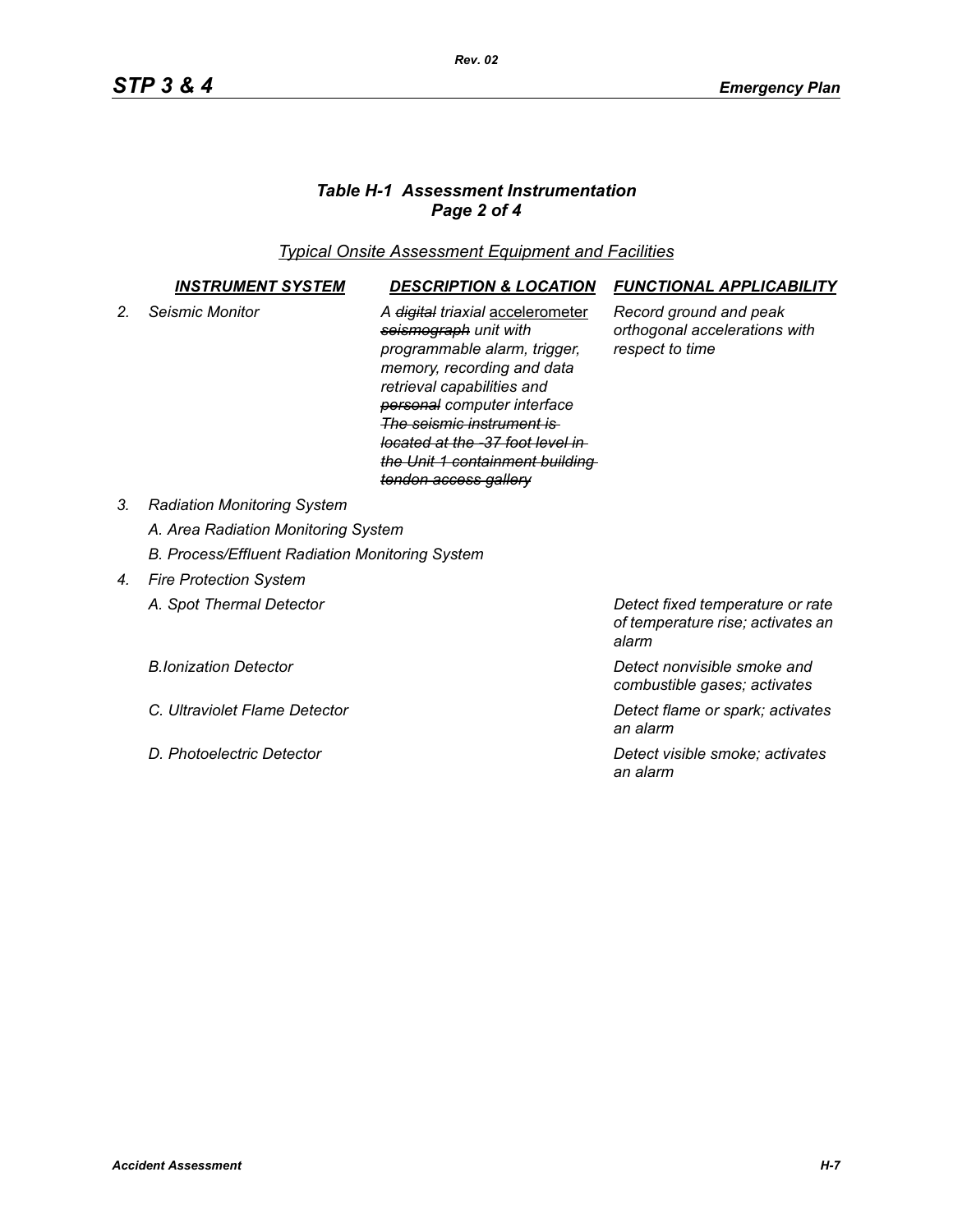# *Table H-1 Assessment Instrumentation Page 3 of 4*

# *Typical Onsite Assessment Equipment and Facilities*

| <b>INSTRUMENT SYSTEM</b>                                                             | <b>DESCRIPTION &amp; LOCATION</b>                                       | <b>FUNCTIONAL APPLICABILITY</b>                                                                                                                                                                    |
|--------------------------------------------------------------------------------------|-------------------------------------------------------------------------|----------------------------------------------------------------------------------------------------------------------------------------------------------------------------------------------------|
| E. Line Type Thermal Detector                                                        |                                                                         | Sufficient heat from source<br>activates an alarm                                                                                                                                                  |
| F. Fire Protection System<br>Display Unit 1 and 2 Main<br><b>Control Room</b>        |                                                                         | A Cathode Ray Tube linked to<br>the unit computers provides for<br>appraisal of Fire Protection<br>System incoming alarms and<br>system actuation's in each<br><b>Control Room</b>                 |
| <b>G. Fire Protection System</b><br>Display Unit 3 and 4 Main<br><b>Control Room</b> |                                                                         | <u>A video display Unit linked to the </u><br>unit computer system provides<br>for appraisal of Fire Protection<br><b>System incoming alarms and</b><br>system actuation's in each<br>Control Room |
| <b>Facilities</b>                                                                    |                                                                         |                                                                                                                                                                                                    |
| A. Radiological Laboratory<br><b>Equipment and Detectors</b>                         | Chemical analysis count room of Equipped for radiological/<br>each unit | chemical analysis                                                                                                                                                                                  |
| <b>B. Environmental Surveillance</b><br>Program                                      | Thermoluminescent dosimeter<br>monitoring stations                      | Measures radiation dose                                                                                                                                                                            |
|                                                                                      | Fixed air sampling stations<br>outside security fence                   | Sample particulate and<br>radioidines                                                                                                                                                              |

*5. Facilities*